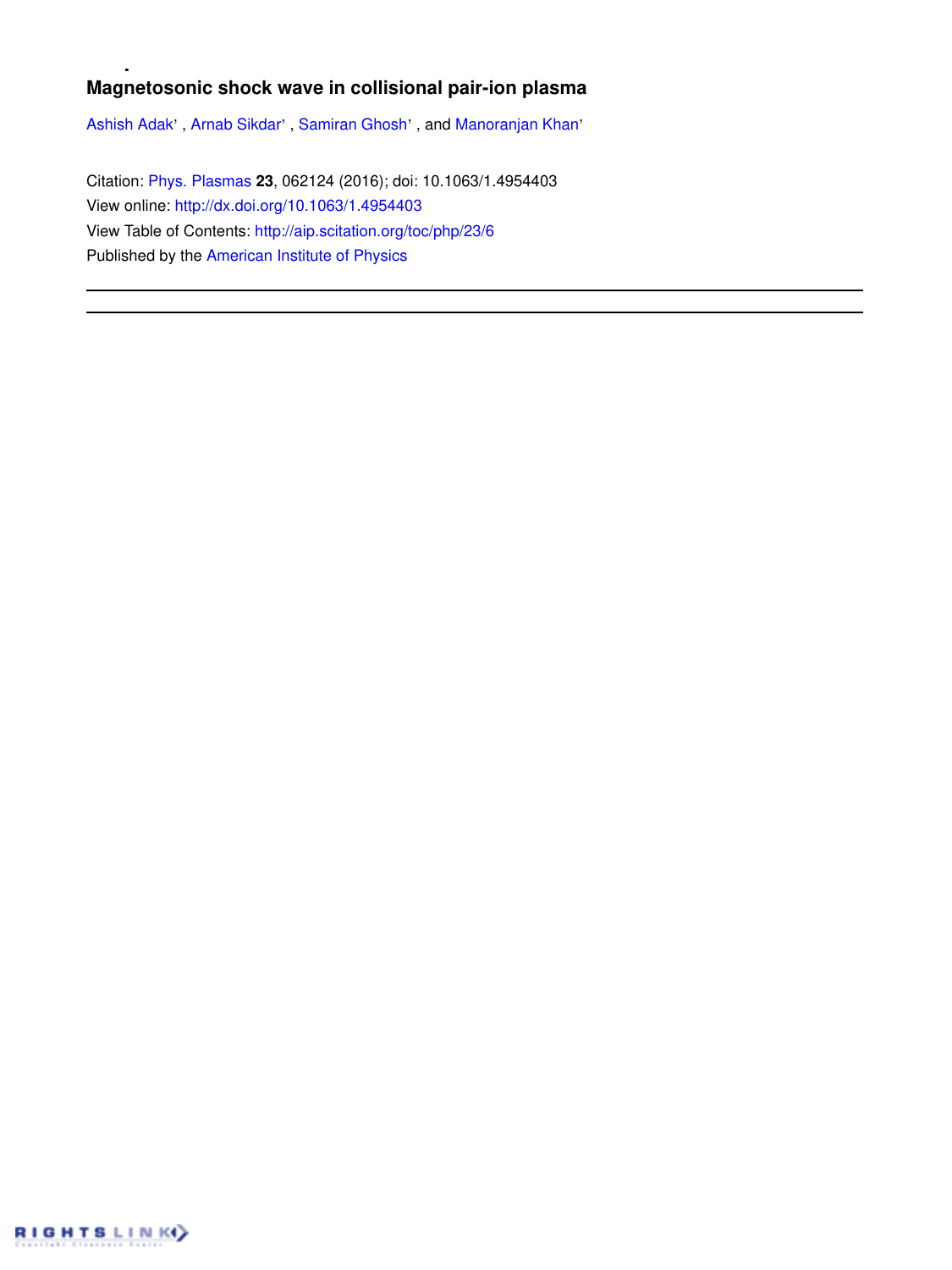

## Magnetosonic shock wave in collisional pair-ion plasma

Ashish Adak,<sup>1,a)</sup> Arnab Sikdar,<sup>2,b)</sup> Samiran Ghosh,<sup>3,c)</sup> and Manoranjan Khan<sup>1,d)</sup>  $1$ Department of Instrumentation Science, Jadavpur University, Kolkata 700 032, India <sup>2</sup>Department of Mathematics, Calcutta Institute of Engineering and Management, 24/1A Chandi Ghosh Road, Kolkata 700040, India  $^3$ Department of Applied Mathematics, University of Calcutta, 92, Acharya Prafulla Chandra Road, Kolkata 700 009, India

(Received 2 March 2016; accepted 9 June 2016; published online 24 June 2016)

Nonlinear propagation of magnetosonic shock wave has been studied in collisional magnetized pairion plasma. The masses of both ions are same but the temperatures are slightly different. Two fluid model has been taken to describe the model. Two different modes of the magnetosonic wave have been obtained. The dynamics of the nonlinear magnetosonic wave is governed by the Korteweg-de Vries Burgers' equation. It has been shown that the ion-ion collision is the source of dissipation that causes the Burgers' term which is responsible for the shock structures in equal mass pair-ion plasma. The numerical investigations reveal that the magnetosonic wave exhibits both oscillatory and monotonic shock structures depending on the strength of the dissipation. The nonlinear wave exhibited the oscillatory shock wave for strong magnetic field (weak dissipation) and monotonic shock wave for weak magnetic field (strong dissipation). The results have been discussed in the context of the fullerene pair-ion plasma experiments. Published by AIP Publishing. [http://dx.doi.org/10.1063/1.4954403]

## I. INTRODUCTION

Study of various nonlinear phenomena in pair plasma composed of positive and negative charge particle of equal masses has been exclusively studied theoretically<sup>1-6</sup> as well as experimentally. $7-10$  In normal electron-ion plasma, space time asymmetry occurs due to the huge mass difference of electron and ion. This space-time asymmetry can be used to study the linear and nonlinear wave phenomena in short and long wave length limit. On contrary, such asymmetry in space-time collapse in pair plasma. Equality in mass makes the pair plasma space-time symmetric. This symmetry allows us to analyse new collective phenomena (linear and nonlinear) in pair plasma. Pair plasma composed of electron and positron is found to exist in astrophysical environment (pulsar magnetospheres, early universe, active galaxy, etc) $11-14$ and also in inertial confinement fusion reactor using ultraintense lasers.<sup>15</sup> On the other hand, pair-ion plasma composed of positive and negative ions of equal masses have been developed by Oohara and Hatakeyama<sup>16–19</sup> by using positive and negative fullerene ions  $(C_{60}^{\pm})$  in laboratory. Pair-ion plasma is used to study in nanotechnology as well as for the synthesis of dimers directly from carbon allotropes.<sup>20</sup>

Study of shock phenomena in plasma physics community has attracted growing attention in recent years. It is a well established idea that the shock is generated due to interplay between nonlinearity and the combined effects of dissipation and dispersion. Various authors<sup>21–23</sup> have studied the nonlinear shock wave phenomena in pair plasma taking the viscosity as a source of dissipation. Some authors have studied the landau damping, instability, and structures like soliton, shock, and wave modulation in pair-ion plasma, as well as electron-positron-ion plasmas. $24-29$  Most of these investigations have been carried out in collision less limit. However, a collisional product  $C_{121}$  is produced when negative  $C_{60}^-$  ions collide with positive  $C_{60}^+$  ions and/or neutral fullerene in fullerene pair-ion plasma. $30,31$  Thus, collisions play an important role in nonlinear collective processes of such pair-ion plasma. Though some of these investigations have been carried out in collisional limit, none of them have considered the magnetic field effect.

The aim of the present investigation is to study the nonlinear propagation of magnetosonic shock wave in a collisional pair-ion plasma composed of positive and negative fullerene ions. Taking the two fluid model for both ions (positive and negative), we have employed the well-known reductive perturbation technique (RPT) in finite amplitude wave theory. Two different modes (fast and slow) of magnetosonic wave have been observed. The propagation of magnetosonic shock wave is governed by the Korteweg-de Vries Burger (KdVB) in collisional pair-ion plasma. Due to the ion-ion collision, the dissipation occurs. In case of collisional unmagnetized pair-ion plasma, the nonlinear propagation of ion acoustic waves (IAW) has been governed by the Kortewegde Vries (KdV) equation with a linear damping term.<sup>26</sup> In this case, the linear damping term appeared due to the ionneutral collision. As the dissipation of the wave is weak, the nonlinear wave retained its solitonic shape with diminishing amplitude and width. On the other hand, collision between same species (viscosity) produced the strong dissipation and as a result both oscillatory and monotonic shock wave structures were shown to be formed. $^{22}$  Moreover, direct collision between positive (negative) and negative (positive) ions in the presence of plasma current (collective phenomena) can

a)ashish\_adak@yahoo.com

b)arnabs.ju@gmail.com

c)sran\_g@yahoo.com

d)mkhan.ju@gmail.com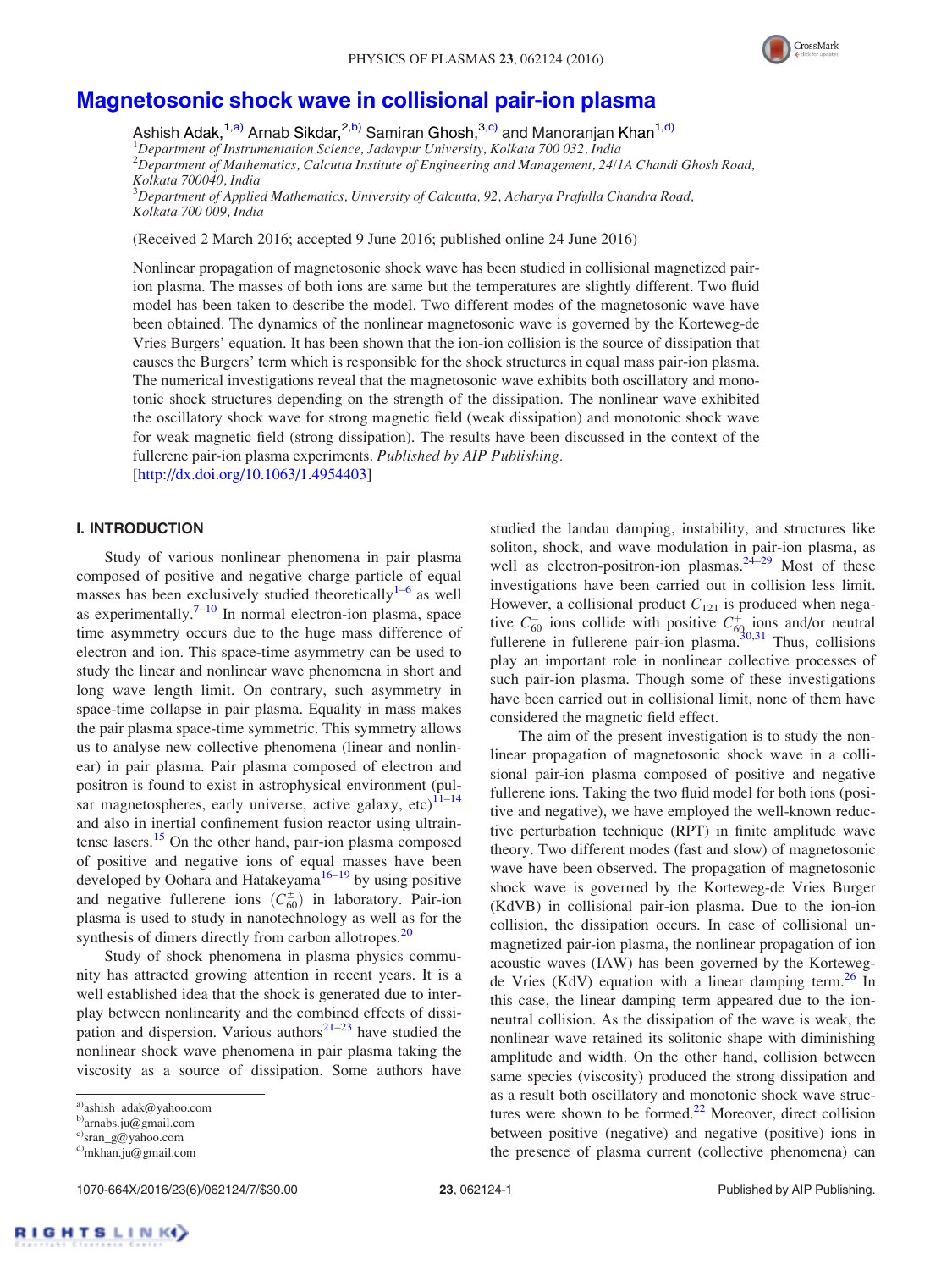produce enormous dissipation that causes the ion acoustic shock wave in both oscillatory and monotonic form, $32$ although they have investigated such results in the unmagnetized pair-ion plasma. In our case, we have studied the magnetosonic shock wave in one spatial dimension under the assumption that the external magnetic field has lied in  $x - z$ plane making an angle  $\theta$  with x-axis. Therefore, the propagation vector lied in perpendicular to z-axis, i.e., in  $x - y$  plane. Here, the magnetic field plays an important role. For strong magnetic field, dispersion dominates over dissipation and yields an oscillatory shock structure in both modes, fast and slow. In case of weak magnetic field, dissipation dominates over dispersion and as a result monotonic shock wave structures are formed in both modes.

This paper is organized as follows: In Section II, the physical assumption and basic model is described. In Section III, the propagation characteristic of nonlinear magnetosonic wave has been discussed by deriving the KdVB equation using RPT. The numerical solutions of the KdVB equation are presented in Section IV. Finally, we have concluded our results in Section V.

#### II. PHYSICAL ASSUMPTION AND BASIC EQUATIONS

We have considered a homogeneous, magnetized, and fully collisional pair-ion plasma composed of positive and negative fullerene ions ( $C_{60}^+$  and  $C_{60}^-$ ) (without electron). We have taken the quasi-neutral plasma, so in equilibrium,  $n_{+0}$  =  $n_{-0} = n_0$  for singly charged ions, where  $n_{\pm 0}$  is the equilibrium number density of positive (negative) ions. The external magnetic field lies in the  $x - z$  plane making an angle  $\theta$  with  $x$  axis. So the propagation vector lies in the perpendicular  $z$ axis, i.e., in the  $x - y$  plane. Dissipation in the dynamical system has been taken through the collision between positive (negative) and negative (positive) fullerene ions. As per the experimental observation,  $16-19$  we have taken the mass of both ions as equal,  $m_+ = m_- = m$ (say) [where  $m_{\pm}$  is the positive (negative) ion mass], as they are generated from the same source (fullerene ion source), whereas the temperatures are slightly different [range  $(0.3 - 0.5)$ eV], i.e.,  $T_+ \neq T_-$ [where  $T_{\pm}$  is the positive (negative) ion temperature]. We define a new temperature variable  $T = (T_+ + T_-)/2$ .

The basic equations are momentum and continuity equations for positive  $(+)$  and negative  $(-)$  ion fluids in a collisional regime together with Maxwell's electromagnetic equations which can be expressed as

$$
\frac{\partial n_{\pm}}{\partial t} + \nabla \cdot (n_{\pm} \mathbf{u}_{\pm}) = 0, \tag{1}
$$

$$
mn_{\pm} \left( \frac{\partial}{\partial t} + \mathbf{u}_{\pm} \cdot \nabla \right) \mathbf{u}_{\pm} = \pm en_{\pm} \left( \mathbf{E} + \frac{1}{c} \mathbf{u}_{\pm} \times \mathbf{B} \right) -T_{\pm} \nabla n_{\pm} \pm mn_{\pm} \nu_{\pm} (\mathbf{u}_{-} - \mathbf{u}_{+}),
$$
\n(2)

$$
\nabla \times \mathbf{B} = \frac{4\pi e}{c} (n_+ \mathbf{u}_+ - n_- \mathbf{u}_-),
$$
 (3)

$$
\frac{\partial \mathbf{B}}{\partial t} = -c \nabla \times \mathbf{E},\tag{4}
$$

$$
\nabla \cdot \mathbf{B} = 0,\tag{5}
$$

where  $e$  is the magnitude of the electronic charge,  $\bf{B}$  is the magnetic field,  $E$  is the electric field,  $u_{+}$  is the velocities,  $n_{\pm}$  is the densities,  $p_{\pm}$  is the pressure of positive (negative) ions, and  $\nu_{\pm}$  is the positive(negative) ion - negative (positive) ion collision frequency. The equation of state is isotropic for both ions, i.e.,  $p_{\pm} = T_{\pm} n_{\pm}$ . For the long wavelength limit, i.e.,  $k\rho_s \ll 1$  (where k is the wave number and  $\rho_s$  is the Larmor radius of ions), from the Poisson equation

$$
\nabla \cdot \mathbf{E} = 4\pi e(n_+ - n_-),\tag{6}
$$

the spatial variation of electric field may be ignored throughout the plasma, so that we can assume quasi neutrality condition, i.e.,  $n_+ \approx n_- = n$ .

For the sake of simplicity of the basic equations  $(1)$ – $(5)$ , it is convenient to express all the variables in normalized form. For this purpose, we introduce the following normalization:  $\hat{t} = \omega_c t, \ \nabla = \rho_s \nabla, \quad \hat{n} = n/n_0, \ \hat{\mathbf{u}}_{\pm} = \mathbf{u}_{\pm}/C_s, \quad \hat{\mathbf{B}} = \mathbf{B}/B_0,$ where  $B_0$  is the magnitude of the magnetic field, the cyclotron frequency  $\omega_c = eB_0/mc$ , and the acoustic speed  $C_s$  $=(T/m)^{1/2}$ . This defines the Larmor radius  $\rho_s = C_s/\omega_c$ . From the basic equations (1)–(5), eliminating **E** and  $\mathbf{u}$ <sub>-</sub>, we have obtained the following normalized basic equations:

$$
\frac{\partial \hat{n}}{\partial \hat{t}} + \hat{\nabla} \cdot (\hat{n}\hat{\mathbf{u}}) = 0,\tag{7}
$$

$$
\left(\frac{C_s}{V_A}\right)^2 \frac{d\hat{\mathbf{u}}}{d\hat{t}} - \frac{d}{d\hat{t}} \left(\frac{1}{\hat{n}} \hat{\nabla} \times \hat{\mathbf{B}}\right) = \frac{1}{\hat{n}} (\hat{\nabla} \times \hat{\mathbf{B}}) \times \hat{\mathbf{B}} \n+ \frac{1}{\hat{n}} (\hat{\nabla} \times \hat{\mathbf{B}}) \cdot \hat{\nabla} \n\times \left(\hat{\mathbf{u}} - 2\left(\frac{V_A}{C_s}\right)^2 \frac{1}{\hat{n}} \hat{\nabla} \times \hat{\mathbf{B}}\right) \n- \left(\frac{C_s}{V_A}\right)^2 \frac{1}{\hat{n}} \hat{\nabla} \hat{n},
$$
\n(8)

$$
\frac{\partial \hat{\mathbf{B}}}{\partial \hat{t}} = \hat{\nabla} \times (\hat{\mathbf{u}} \times \hat{\mathbf{B}}) - \hat{\nabla} \times \frac{d\hat{\mathbf{u}}}{d\hat{t}} \n-2\left(\frac{V_A}{C_s}\right)^2 \left(\frac{\nu_+}{\omega_c}\right) \hat{\nabla} \times \left(\frac{1}{\hat{n}}\hat{\nabla} \times \hat{\mathbf{B}}\right),
$$
\n(9)

$$
\hat{\nabla} \cdot \hat{\mathbf{B}} = 0, \quad \frac{d}{d\hat{t}} \equiv \frac{\partial}{\partial \hat{t}} + \hat{\mathbf{u}} \cdot \hat{\nabla}, \tag{10}
$$

where the positive ion velocity  $\hat{\mathbf{u}}_+$  is denoted by  $\hat{\mathbf{u}}$  and the speed of the Alfvén wave  $V_A$  is defined by  $B_0/\sqrt{8\pi n_0m}$ . In rest part of the manuscript, we have used the normalized variables without hat for the sake of simplicity of notation.

In our present work, we have assumed the motion of the wave carried out only in one space variable, say in  $x$ , so  $\partial/\partial y = \partial/\partial z = 0$ . As a result, ion velocity and magnetic fields can be expressed as  $\mathbf{u} = u_x(x,t)\hat{e}_x + u_y(x,t)\hat{e}_y$  $+u_z(x,t)\hat{e}_z$  and  $\mathbf{B} = B_x\hat{e}_x + B_y(x,t)\hat{e}_y + B_z(x,t)\hat{e}_z$ , respectively, where  $B_x$  is a constant which can be shown easily from Equations  $(4)$  and  $(5)$ . In case of 1D, it can be shown that the operator  $(\nabla \times B) \cdot \nabla \equiv 0$ . Therefore, using the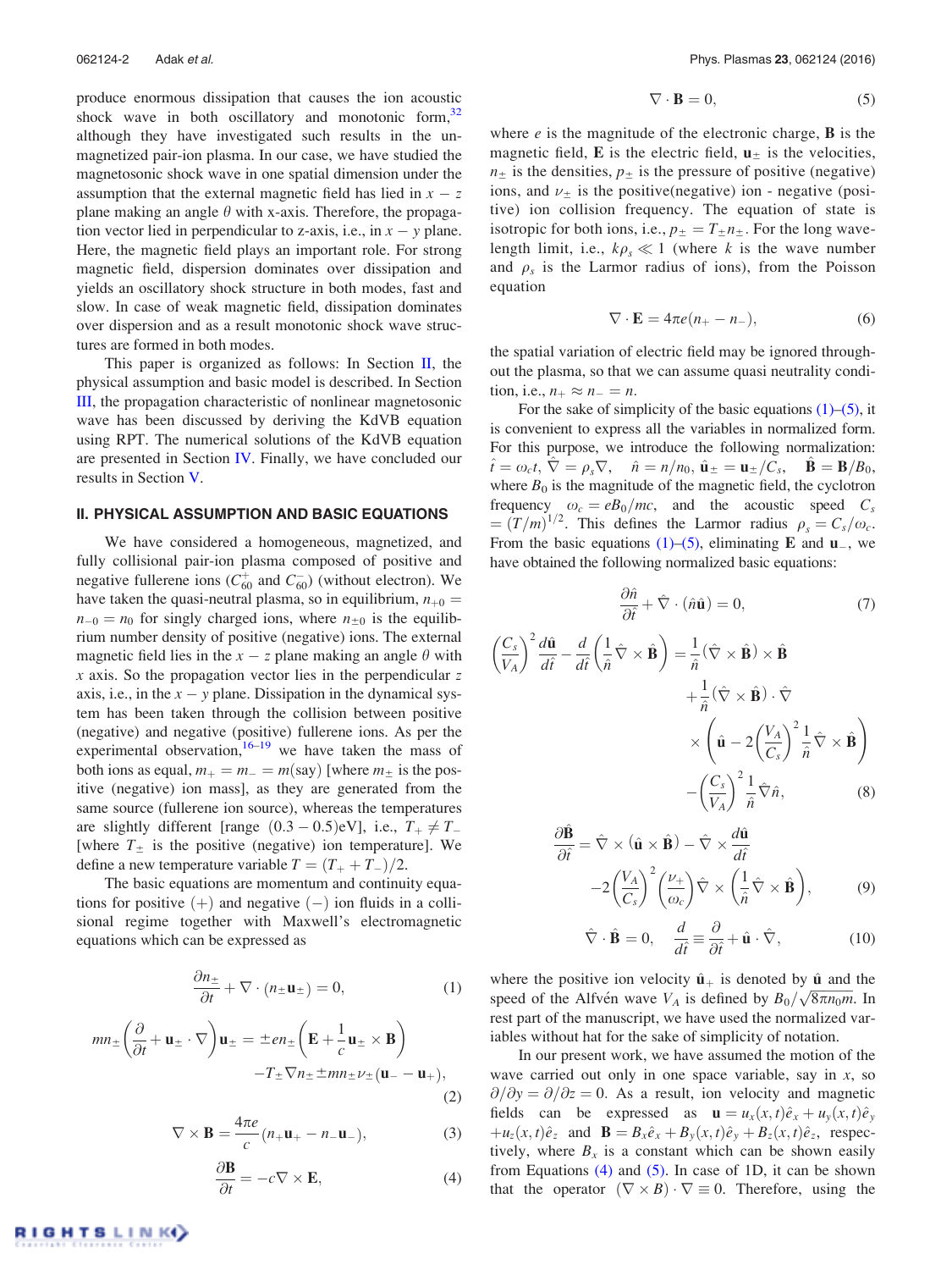above assumption, we have obtained the following  $x$  component normalized equations:

$$
\frac{dn}{dt} + n\frac{\partial u_x}{\partial x} = 0,\t(11)
$$

$$
M^2 \frac{du_x}{dt} + \frac{1}{n} \frac{\partial}{\partial x} \left( \frac{1}{2} \left( B_y^2 + B_z^2 \right) \right) + M^2 \frac{1}{n} \frac{\partial n}{\partial x} = 0, \qquad (12)
$$

$$
M^2 \frac{du_y}{dt} - \frac{B_x}{n} \frac{\partial B_y}{\partial x} + \frac{d}{dt} \left( \frac{1}{n} \frac{\partial B_z}{\partial x} \right) = 0, \tag{13}
$$

$$
M^2 \frac{du_z}{dt} - \frac{B_x}{n} \frac{\partial B_z}{\partial x} - \frac{d}{dt} \left( \frac{1}{n} \frac{\partial B_y}{\partial x} \right) = 0, \tag{14}
$$

$$
\frac{dB_y}{dt} + B_y \frac{\partial u_x}{\partial x} - B_x \frac{\partial u_y}{\partial x} - \frac{\partial}{\partial x} \left( \frac{du_z}{dt} \right) \n- \left( \frac{2}{M^2} \right) \left( \frac{\nu_+}{\omega_c} \right) \frac{\partial}{\partial x} \left( \frac{1}{n} \frac{\partial B_y}{\partial x} \right) = 0,
$$
\n(15)

$$
\frac{dB_z}{dt} + B_z \frac{\partial u_x}{\partial x} - B_x \frac{\partial u_z}{\partial x} + \frac{\partial}{\partial x} \left( \frac{du_y}{dt} \right)
$$
\n
$$
(16)
$$

$$
-\left(\frac{2}{M^2}\right)\left(\frac{\nu_+}{\omega_c}\right)\frac{\partial}{\partial x}\left(\frac{1}{n}\frac{\partial B_z}{\partial x}\right) = 0.
$$

In above equations, the operator  $d/dt \equiv \partial/\partial t + u_x \cdot \nabla$  and the physical parameter  $M = C_s/V_A$  is Alfvén-Mach number.

## III. DERIVATION OF KORTEWEG-DE VRIES BURGERS' EQUATION

To study the propagation of nonlinear magnetosonic wave in magnetized, collisional pair-ion plasma from the basic model equations  $(11)$ – $(16)$ , we have introduced the following space and time scales:

$$
\xi = \epsilon^{\frac{1}{2}}(x - \lambda t), \quad \tau = \epsilon^{\frac{3}{2}}t,\tag{17}
$$

where the phase velocity  $\lambda$  of the propagated linear wave is normalized by acoustic speed  $C_s$  and strength of the nonlinearity is determined by the small dimensionless parameter  $\epsilon$ . Here, we have assumed that the ratio between ion-ion collision frequency  $(\nu_+)$  and cyclotron frequency is small which can be scaled as $33$ 

$$
\frac{\nu_{+}}{\omega_{c}} \equiv \nu \epsilon^{\frac{1}{2}},\tag{18}
$$

to include the collisional effect and also to make the nonlinear perturbation consistent. So, the dynamical variables  $n, u_j$ , and  $B_i$   $(j = x, y, z)$  can be expanded in the power series of  $\epsilon$  as

GHTSLINK

$$
n = 1 + \epsilon n^{(1)} + \epsilon^2 n^{(2)} + \cdots,
$$
  
\n
$$
u_x = 0 + \epsilon u_x^{(1)} + \epsilon^2 u_x^{(2)} + \cdots,
$$
  
\n
$$
u_y = 0 + \epsilon^{3/2} u_y^{(1)} + \epsilon^{5/2} u_y^{(2)} + \cdots,
$$
  
\n
$$
u_z = 0 + \epsilon u_z^{(1)} + \epsilon^2 u_z^{(2)} + \cdots,
$$
  
\n
$$
B_x = \cos \theta,
$$
  
\n
$$
B_y = 0 + \epsilon^{3/2} B_y^{(1)} + \epsilon^{5/2} B_y^{(2)} + \cdots,
$$
  
\n
$$
B_z = \sin \theta + \epsilon B_z^{(1)} + \epsilon^2 B_z^{(2)} + \cdots.
$$
  
\n(19)

Therefore, from the basic equations  $(11)$ – $(16)$ , with the help of stretched coordinate (17), scaling (18), and the perturbation expansion (19), we have obtained the following relations in the lowest powers of  $\epsilon$ :

$$
u_x^{(1)} - \lambda n^{(1)} = 0,
$$
  
\n
$$
M^2 \lambda u_x^{(1)} - \sin \theta B_z^{(1)} - M^2 n^{(1)} = 0,
$$
  
\n
$$
M^2 \lambda u_y^{(1)} + \cos \theta B_y^{(1)} + \lambda \frac{\partial B_z^{(1)}}{\partial \xi} = 0,
$$
  
\n
$$
M^2 \lambda u_z^{(1)} + \cos \theta B_z^{(1)} = 0,
$$
  
\n
$$
\lambda B_y^{(1)} + \cos \theta u_y^{(1)} - \lambda \frac{\partial u_z^{(1)}}{\partial \xi} = 0,
$$
  
\n
$$
\lambda B_z^{(1)} + \cos \theta u_z^{(1)} - \sin \theta u_x^{(1)} = 0.
$$
  
\n(20)

This set of equations in the above self-consistently determines the phase velocity of the linear wave

$$
\lambda^2 = \frac{(1 + M^2) \pm \sqrt{(1 + M^2)^2 - 4M^2 \cos^2 \theta}}{2M^2}.
$$
 (21)

In dimensional form, the above Equation (21) yields

$$
\frac{\omega^2}{k^2} = \frac{(V_A^2 + C_s^2) \pm \sqrt{(V_A^2 + C_s^2)^2 - 4V_A^2 C_s^2 \cos^2 \theta}}{2},
$$
 (22)

which is the standard dispersion relation of magnetosonic wave propagating perpendicular to  $B_0$  with two different modes of propagation, namely, "+" sign for fast mode and "-" sign for slow mode. In the limit  $B_0 \to 0$ ,  $v_a \to 0$ , the above magnetosonic wave (fast mode) turns into ion acoustic wave  $(\omega^2 = C_s^2 k^2)$  for pair-ion plasma. In case of  $C_s = 0$ , this magnetosonic wave (fast mode) turns into Alfvén wave  $(\omega^2 = V_A^2 k^2)$  for cold plasma but in our case  $C_s$  cannot be zero.

The next highest power of  $\epsilon$  yields the following second order equations:

$$
\frac{\partial}{\partial \xi} \left( \lambda n^{(2)} - u_x^{(2)} \right) = \frac{\partial n^{(1)}}{\partial \tau} + \frac{\partial}{\partial \xi} \left( n^{(1)} u_x^{(1)} \right), \tag{23}
$$

$$
\frac{\partial}{\partial \xi} \left( M^2 \lambda u_x^{(2)} - \sin \theta B_z^{(2)} - M^2 n^{(2)} \right) = M^2 \frac{\partial u_x^{(1)}}{\partial \tau} + M^2 u_x^{(1)} \frac{\partial u_x^{(1)}}{\partial \xi} + B_z^{(1)} \frac{\partial B_z^{(1)}}{\partial \xi} - \sin \theta n^{(1)} \frac{\partial B_z^{(1)}}{\partial \xi}
$$
\n
$$
-M^2 n^{(1)} \frac{\partial n^{(1)}}{\partial \xi}, \qquad (24)
$$

$$
\frac{\partial}{\partial \xi} \left( M^2 \lambda u_y^{(2)} + \cos \theta B_y^{(2)} + \lambda \frac{\partial B_z^{(2)}}{\partial \xi} \right) = M^2 \frac{\partial u_y^{(1)}}{\partial \tau} \n+ M^2 u_x^{(1)} \frac{\partial u_y^{(1)}}{\partial \xi} + \cos \theta n^{(1)} \frac{\partial B_y^{(1)}}{\partial \xi} + \frac{\partial^2 B_z^{(1)}}{\partial \tau \partial \xi} \n+ u_x^{(1)} \frac{\partial^2 B_z^{(1)}}{\partial \xi^2} + \lambda \frac{\partial}{\partial \xi} \left( n^{(1)} \frac{\partial B_z^{(1)}}{\partial \xi} \right),
$$
\n(25)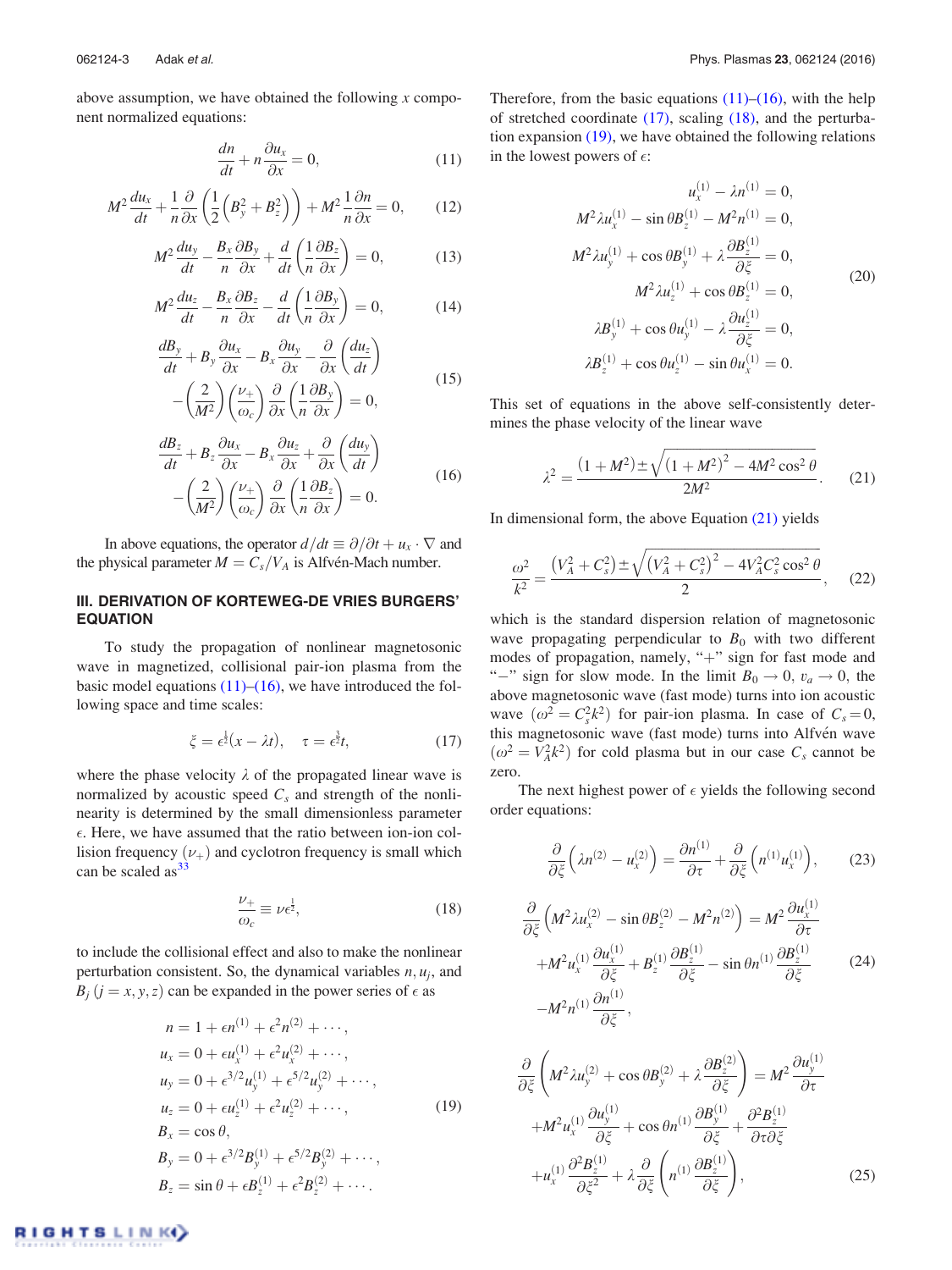$$
\frac{\partial}{\partial \xi} \left( M^2 \lambda u_z^{(2)} + \cos \theta B_z^{(2)} \right) = M^2 \frac{\partial u_z^{(1)}}{\partial \tau} + M^2 u_x^{(1)} \frac{\partial u_z^{(1)}}{\partial \xi} + \cos \theta n^{(1)} \frac{\partial B_z^{(1)}}{\partial \xi} + \lambda \frac{\partial^2 B_y^{(1)}}{\partial \xi^2},
$$
(26)

$$
\frac{\partial}{\partial \xi} \left( \lambda B_y^{(2)} + \cos \theta u_y^{(2)} - \lambda \frac{\partial u_z^{(2)}}{\partial \xi} \right) = \frac{\partial B_y^{(1)}}{\partial \tau} \n+ u_x^{(1)} \frac{\partial B_y^{(1)}}{\partial \xi} + B_y^{(1)} \frac{\partial u_x^{(1)}}{\partial \xi} - \frac{\partial^2 u_z^{(1)}}{\partial \tau \partial \xi} \n- \frac{\partial}{\partial \xi} \left( u_x^{(1)} \frac{\partial u_z^{(1)}}{\partial \xi} \right) - \frac{2\nu}{M^2} \frac{\partial^2 B_y^{(1)}}{\partial \xi^2},
$$
\n(27)

$$
\frac{\partial}{\partial \xi} \left( \lambda B_z^{(2)} + \cos \theta u_z^{(2)} - \sin \theta u_x^{(2)} \right) = \frac{\partial B_z^{(1)}}{\partial \tau} \n+ u_x^{(1)} \frac{\partial B_z^{(1)}}{\partial \xi} + B_z^{(1)} \frac{\partial u_x^{(1)}}{\partial \xi} - \lambda \frac{\partial^2 u_y^{(1)}}{\partial \xi^2} - \frac{2\nu}{M^2} \frac{\partial^2 B_z^{(1)}}{\partial \xi^2}.
$$
\n(28)

Finally, eliminating  $n^{(2)}$ ,  $u_i^{(2)}$ , and  $B_j^{(2)}$ , where  $(i = x, y, z)$ and  $(j = y, z)$  from Equations (23)–(28), we have obtained the following Korteweg-de Vries Burgers' (KdVB) equation [with  $n^{(1)} = \psi$ ]:

$$
\frac{\partial \psi}{\partial \tau} + \alpha \psi \frac{\partial \psi}{\partial \xi} + \beta \frac{\partial^3 \psi}{\partial \xi^3} = \gamma \frac{\partial^2 \psi}{\partial \xi^2},\tag{29}
$$

where  $\alpha$ ,  $\beta$ , and  $\gamma$  are as follows:

$$
\alpha = \frac{1}{\delta} \left[ 2\lambda^2 (2M^2 \lambda^2 - M^2 - 1) \right] + \frac{M^2 \lambda^2}{\delta \sin^2 \theta} (\lambda^2 - 1)^2 (M^2 \lambda^2 - 1),
$$
 (30)

$$
\beta = \frac{\lambda^2 (\lambda^2 - 1)}{\delta},\tag{31}
$$

and

$$
\gamma = \frac{2\nu}{\delta} \lambda (\lambda^2 - 1),\tag{32}
$$

where

$$
\delta = \frac{2}{\lambda} (M^2 \lambda^4 - \cos^2 \theta). \tag{33}
$$

The nonlinear propagation of fast and slow magnetosonic wave is governed by the nonlinear evolution equation (29) in finite beta plasma. The dissipation term  $\gamma$  represents the Burgers' term in the Eq.  $(29)$  that is proportional to  $\nu$ . The term  $\gamma$  varies due to the ion-ion collision. There is no Burgers' term in Eq. (29) in the absence of ion-ion collision and the Eq.  $(29)$  reduces to the KdV equation for nonlinear magnetosonic wave that possesses solitary waves. Therefore, the ion-ion collision is responsible for the Burgers' term in the Eq. (29) that possesses the magnetosonic acoustic shock solution similar to the solution obtained from viscosity.

However, the slow mode disappears in a finite beta plasma at  $\theta = \pi/2$ . In case of slow mode, for the square Alfvén-Mach number  $M^2 \le 1$ ,  $\lambda^2 \le 1$  and  $\lambda^2$  attains its

maximum value 1 at  $\theta = 0$  for finite *M*. For the fast mode,  $\lambda^2 \ge 1$  when  $M^2 \le 1$  and  $\lambda^2$  attains its minimum value 1 when  $M \ge 1$  at  $\theta = 0$ . At  $\theta = \pi/2$ ,  $\lambda^2$  attains a value  $1 + \lambda$  $1/M^2$  for finite M. Moreover, the expression  $\delta$  is infinite at  $\theta = \pi/2$  for the slow mode and the expression  $\alpha$  is infinite at  $\theta = 0$  for both the modes fast and slow. So that the nonlinear evolution equation (29) is not valid at  $\theta = 0$  and  $\theta = \pi/2$  in the above case where  $\delta = 0$ ,  $\infty$  and  $\alpha = \infty$ . Therefore, we shall exclude the points  $\theta = 0$  and  $\theta = \pi/2$  in our discussion to make our theory valid.

## IV. MAGNETOSONIC SHOCK STRUCTURES

The Burgers' term  $\gamma$  in Eq. (29) implies the generation of magnetosonic shock wave in a pair-ion plasma in the presence of magnetic fields and ion-ion collision. The Eq. (29) is not completely integrable Hamiltonian system. So that the energy of Eq. (29) is not conserved. This indicates that the exact analytical solution of the Eq. (29) is not possible, though one can derive the approximate solution by using perturbation technique. However, we can study the nature of the analytical solution of Eq. (29) by using moving frame nonlinear analysis. Therefore, we have transformed the Eq. (29) into the moving wave frame  $\zeta = U\tau - \xi$ , where U is the shock wave velocity. Then the first integral of the transformed equation leads to the following equation:

$$
\frac{d^2\psi}{d\zeta^2} = \frac{1}{\beta} \left[ U\psi - \frac{\alpha}{2}\psi^2 - \gamma \frac{d\psi}{d\zeta} \right],\tag{34}
$$

subject to the boundary condition  $\psi(\zeta)$ ,  $\partial_{\zeta}\psi(\zeta)$ , and  $\partial_{\zeta}^{2}\psi(\zeta)$ all  $\rightarrow$  0 as  $|\zeta| \rightarrow \infty$ . We recast the above Equation (34) in the following dynamical form:

$$
\frac{d\psi}{d\zeta} = \phi, \quad \frac{d\phi}{d\zeta} = \frac{1}{\beta} \left[ U\psi - \frac{\alpha}{2}\psi^2 - \gamma\phi \right].
$$
 (35)

In the  $(\psi, \phi)$  plane, the Eq. (35) exhibits two fixed points, namely,  $(\psi = 0, \phi = 0)$  and  $(\psi = 2U/\alpha, \phi = 0)$ . The first fixed point (0, 0) is always a saddle point. For the second fixed point, we have to analyze the nature of the point. For that, we have assumed the asymptotic behavior of the solution of the form  $\sim \exp(p\zeta)^{34}$  of the linearized equation of Eq. (34) and obtained

$$
p = \frac{\gamma}{2\beta} \left[ 1 \pm \left( 1 - \frac{4U\beta}{\gamma^2} \right)^{1/2} \right].
$$

From this equation, we can conclude that the fixed point  $(2U/\alpha, 0)$  is a stable focus or stable nodes according as  $\gamma^2 \leq 4U\beta$ . The stable focus corresponds to the oscillatory shock structure (dispersion dominates over dissipation) while the stable node corresponds to a monotonic shock wave (dissipation dominates over dispersion).

In order to do the numerical analysis of the simultaneous equation  $(35)$  with  $(0, 0)$  as an initial condition by the Runge-Kutta Fehlberg (RKF) method, we have taken the help of MATHEMATICA software based on finite difference scheme. To obtain the precise results in computation, we have taken the value of the following parameters as the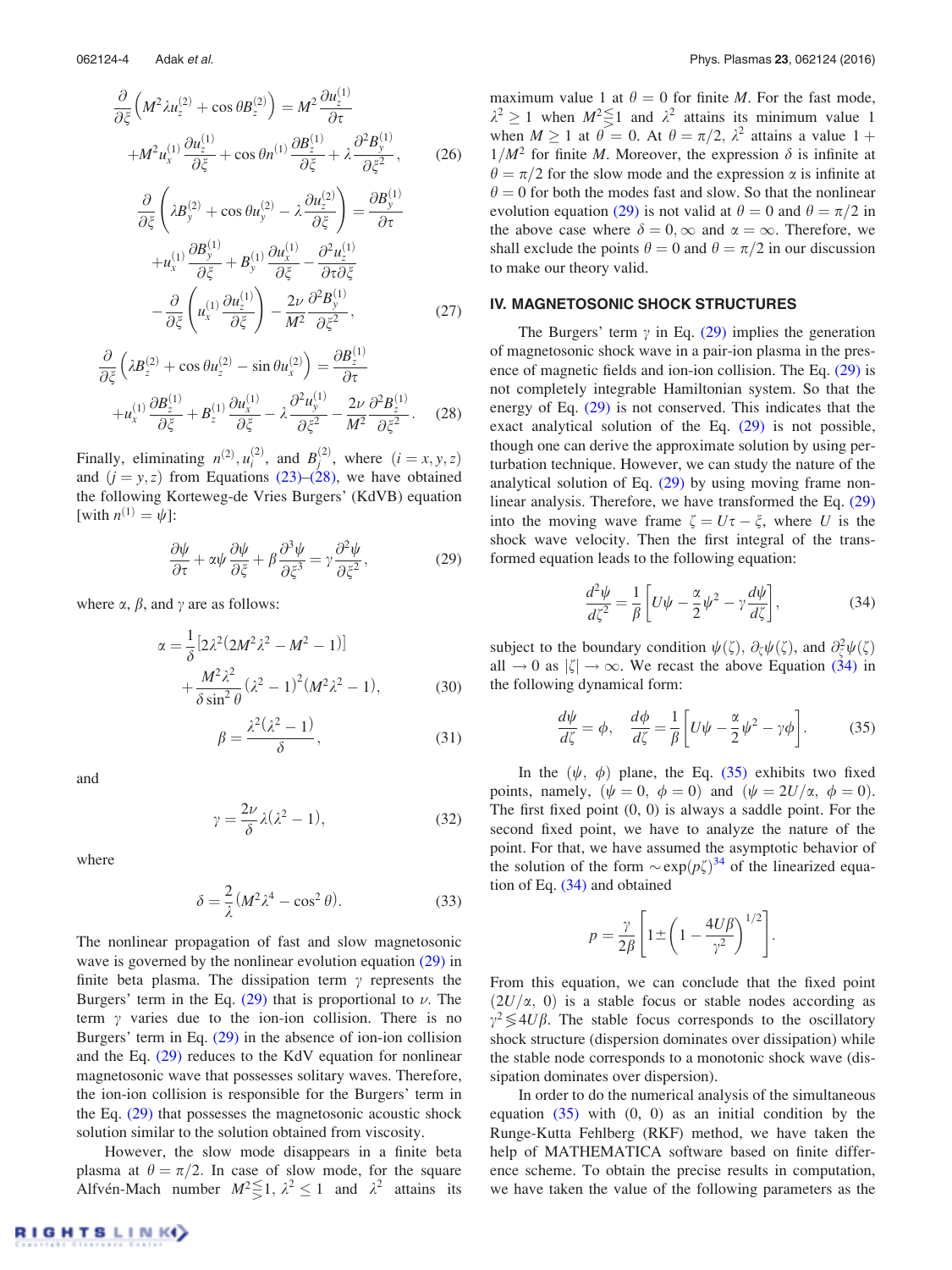Alfvén-Mach number  $M = 0.94$  and the normalized ion-ion collision frequency  $\nu = 0.1$  (weak dissipation) for the low beta plasma (strong magnetic field). For the case of high beta plasma (weak magnetic field), we have taken  $\nu = 1.0$  (strong dissipation). Since our calculation is valid in  $(0, \pi/2)$  [range of  $\theta$ ], we have assumed an arbitrary angle  $\theta = 45^{\circ}$ . The computational results have been depicted in Figs. 1–4. In case of weak dissipation ( $\nu = 0.1$ ), the computational results show the oscillatory shock wave in both modes fast and slow which have been depicted in Figs. 1 and 3. We have observed from Figs. 1 and 3 that the small perturbation of the initial condition (0, 0) leads to the oscillatory shock structures transited corresponding to the second fixed point  $(2U/\alpha, 0)$ . On the other hand, for strong dissipation ( $\nu = 1$ ), the results show the monotonic shock wave in both modes fast and slow as seen in Figs. 2 and 4. These figures show that the small perturbation of the initial condition (0, 0) transformed into a monotonic shock structure transited corresponding to the second fixed point  $(2U/\alpha, 0)$ . Note that the amplitude of both shock waves (oscillatory and monotonic) is positive as the nonlinear coefficient  $\alpha$  is always positive.

Finally, to observe the effects of slight temperature differences on the shock structures in equal mass pair-ion plasma, we have plotted the shock strength as a function of temperature ratio  $\sigma (= T_+/T_-)$ . The variations of shock strength with  $\sigma$  are shown in Figs. 5 and 6. The shock strength (shock height) is given by the following relation:

$$
\psi_{\zeta=+\infty}-\psi_{\zeta=-\infty}=\frac{2U}{\alpha}.
$$

In the above,  $\alpha$  is an implicit function of  $\sigma$  as can be seen from the expression  $(30)$ . To obtain the explicit dependence of  $\alpha$  on  $\sigma$ , we have expressed the temperature (T) and Mach number  $(M)$  in the following form:

$$
T = \frac{(1+\sigma)}{2}T_{-} \quad \text{and} \quad M = \sqrt{\frac{1+\sigma}{2}}M_{-},
$$

where  $M_{-}=C_{s-}/V_{A}$  and  $C_{s-}=\sqrt{T_{-}/m}$  (negative ion acoustic speed). Inserting all these in (30), we have computed  $\alpha$  (nonlinearity coefficient) and plotted the shock



FIG. 1. Oscillatory shock structure of Eq.  $(35)$  in case of fast mode against  $\zeta$ for the plasma parameter  $M = 0.94$ ,  $\theta = 45^{\circ} \nu = 0.1$ , and  $U = 1.0$ , around the fixed point  $(2U/\alpha, 0)$ .



FIG. 2. Monotonic shock structure of Eq.  $(35)$  in case of fast mode against  $\zeta$ for the plasma parameter  $M = 0.94$ ,  $\theta = 45^{\circ} \nu = 1.0$ , and  $U = 1.0$ , around the fixed point  $(2U/\alpha, 0)$ .



FIG. 3. Oscillatory shock structure of Eq. (35) in case of slow mode against  $\zeta$ . The plasma parameters are same as in Fig. 1.

strength vs temperature ratio  $\sigma$  for fast and slow modes in Figs. 5 and 6, respectively. Both the figures show that the shock strength increases initially with the increase of temperature ratio ( $\sigma$ ); at certain value of  $\sigma$ , it assumes a maximum and then decreases continuously with the increase of temperature ratio. This can be understood physically as follows. The particle thermal velocity increases with the increase of  $T_+(T_-)$  which leads to the wave-particle interaction mechanism. This interaction prevents the formation of a shock wave and thereby reduces the shock strength in



FIG. 4. Monotonic shock structure of Eq. (35) in case of slow mode against  $\zeta$ . The plasma parameter are same as in Fig. 2.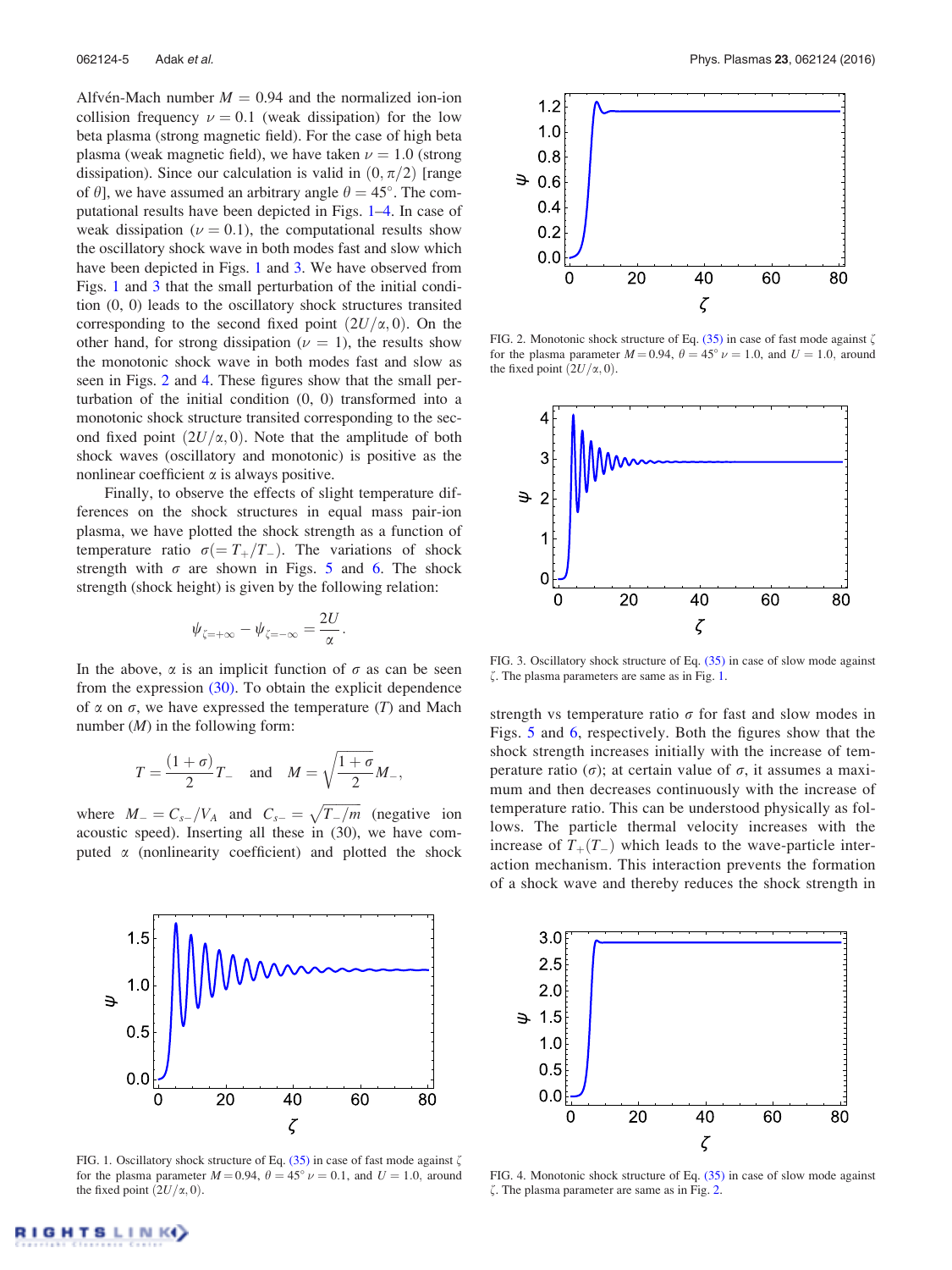

FIG. 5. Shock strength of magnetosonic shock wave in case of fast mode for different values of temperature ratio  $\sigma$ . The value of other plasma parameters are  $M = 0.94, \theta = 45^{\circ}$ , and  $U = 1.0$ .



FIG. 6. Shock strength of magnetosonic shock wave in case of slow mode for different values of temperature ratio  $\sigma$ . The other plasma parameters are same as in Fig. 5.

pair-ion plasma. This interplay between the phase velocity and thermal velocity plays crucial role for the formation of shock wave even in electron-ion plasma. $35$  As a consequence, in case of fast mode owing high phase velocity, the wave-particle interaction mechanism acts into play for relatively large value of  $\sigma$  that yields the maximum shock strength and after that the shock strength decreases as observed in Fig. 5. Qualitatively similar behavior is observed for slow mode as shown in Fig. 6. However, in this case, the wave-particle interaction acts into play for relatively low value of  $\sigma$  due to the low phase velocity of the wave. Also note that instead of the above expressions, the representations of T and M in terms of  $T_+$  and  $M_+$  will not change our result as we have considered the (mass) symmetric plasma.

## V. CONCLUSIONS

In this paper, we have investigated the nonlinear propagation of magnetosonic shock wave in collisional pair-ion plasma consisting of positive and negative ions under the action of uniform magnetic field. The external magnetic field lies in  $x - z$  plane making an angle  $\theta$  with x-axis and as a result the propagation vector lies in  $x - y$  plane. As per the experimental observation, the masses of both ions are taken to be equal and the temperatures are different. We have taken the two-fluid model to describe the dynamics of magnetosonic wave. Investigation shows that the magnetosonic wave has two modes: one is fast mode and another is slow mode. The propagation of nonlinear magnetosonic wave is governed by the KdVB equation. The Burgers' term represents the existence of dissipation in the system. The dissipation in this dynamical model arises through the collision between positive (negative) ions and negative (positive) ions. This indicates that ion-ion collision in the system is responsible for the Burgers' term in KdVB equation. The Burgers' term in KdVB equation possesses the physics of magnetosonic shock wave. The computational results have shown the existence of both oscillatory and monotonic shock wave depending on the strength of the dissipation in both fast and slow mode. The amplitude of the shock wave is positive as the nonlinear coefficient  $(\alpha)$  of KdVB equation is always positive, though our investigation is valid in  $(0, \pi/2)$  [range of  $\theta$ ]. At  $\theta = 0$ , the nonlinear coefficient  $\alpha$  becomes infinitely large for both modes (fast and slow). On the other hand, magnetosonic wave disappears for the slow mode at  $\theta = \pi/2$ . As a result, RPT is not applicable to study the nonlinear magnetosonic shock wave when the magnetic field is directed along x-axis or along z-axis in the pair-ion plasma. Finally, we can conclude that the present investigation may be applicable to study the shock wave generation in astrophysical environment, supernova explosions, etc., and in laboratory experiments where equal mass pair-ion plasma exists.

- <sup>1</sup>I. Kourakis, A. Esfandyari-Kalejahi, M. Mehdipoor, and P. K. Shukla, Phys. Plasmas 13, 052117 (2006).
- <sup>2</sup>U. A. Mofiz, *Phys. Rev. A* 40, 2203 (1989).
- <sup>3</sup>G. P. Zank and R. G. Greaves, *Phys. Rev. E* 51, 6079 (1995).
- ${}^{4}$ D. H. E. Dubin, *Phys. Rev. Lett.* 92, 195002 (2004).
- <sup>5</sup>N. Iwamoto, *Phys. Rev. E* 47, 604 (1993).
- 6 P. K. Shukla, B. Eliasson, and L. Stenflo, Phys. Rev. E 84, 037401 (2011).
- <sup>7</sup>C. M. Surko, M. Leventhal, and A. Passner, *Phys. Rev. Lett.* **62**, 901 (1989).
- <sup>8</sup>R. G. Greaves, M. D. Tinkle, and C. M. Surko, Phys. Plasmas 1, 1439 (1994).
- $^{9}$ H. Boehmer, M. Adams, and N. Rynn, *Phys. Plasmas* 2, 4369 (1995).
- <sup>10</sup>M. Amoretti, C. Amsler, G. Bonomi, A. Bouchta, P. D. Bowe, C. Carraro, C. L. Cesar, M. Charlton, M. Doser, V. Filippini, A. Fontana et al., Phys. Rev. Lett. 91, 055001 (2003).
- <sup>11</sup>F. C. Michel, *Theory of Neutron Star Magnetospheres* (Chicago University Press, Chicago, 1991).
- <sup>12</sup>P. Goldreich and W. H. Julian, Astrophys. J. 157, 869 (1969).
- <sup>13</sup>M. J. Rees, in *The Early Universe*, edited by G. W. Gibbons, S. W. Hawking, and S. Siklas (Cambridge University Press, Cambridge, 1983).
- <sup>14</sup>H. R. Miller and P. J. Witta, Active Galactic Nuclei (Springer-Verlag, Berlin 1987), p. 202.
- <sup>15</sup>E. P. Liang, S. C. Wilks, and M. Tabak, *Phys. Rev. Lett.* **81**, 4887 (1998).
- $^{16}$ W. Oohara and R. Hatakeyama, *Phys. Rev. Lett.* **91**, 205005 (2003).
- <sup>17</sup>W. Oohara, D. Date, and R. Hatakeyama, *Phys. Rev. Lett.* 95, 175003 (2005).
- <sup>18</sup>W. Oohara, Y. Kuwabara, and R. Hatakeyama, *Phys. Rev. E* 75, 056403 (2007).
- <sup>19</sup>W. Oohara and R. Hatakeyama, *Phys. Plasmas* 14, 055704 (2007); R. Hatakeyama and W. Oohara, Phys. Scr. T116, 101 (2005).
- $20P$ . K. Shukla and L. Stenflo, *Phys. Plasmas* 12, 044503 (2005).
- $^{21}$ W. Masood and H. Rizvi, *Phys. Plasmas* 19, 012119 (2012).
- $22$ S. Mahmood and H. Ur-Rehman, *Phys. Plasmas* 17, 072305 (2010).
- $23$ W. Masood, N. Jehan, and A. M. Mirza, *Phys. Plasmas* 17, 032314 (2010).
- <sup>24</sup>I. Kourakis, F. Verheest, and N. F. Cramer, Phys. Plasmas 14, 022306 (2007).